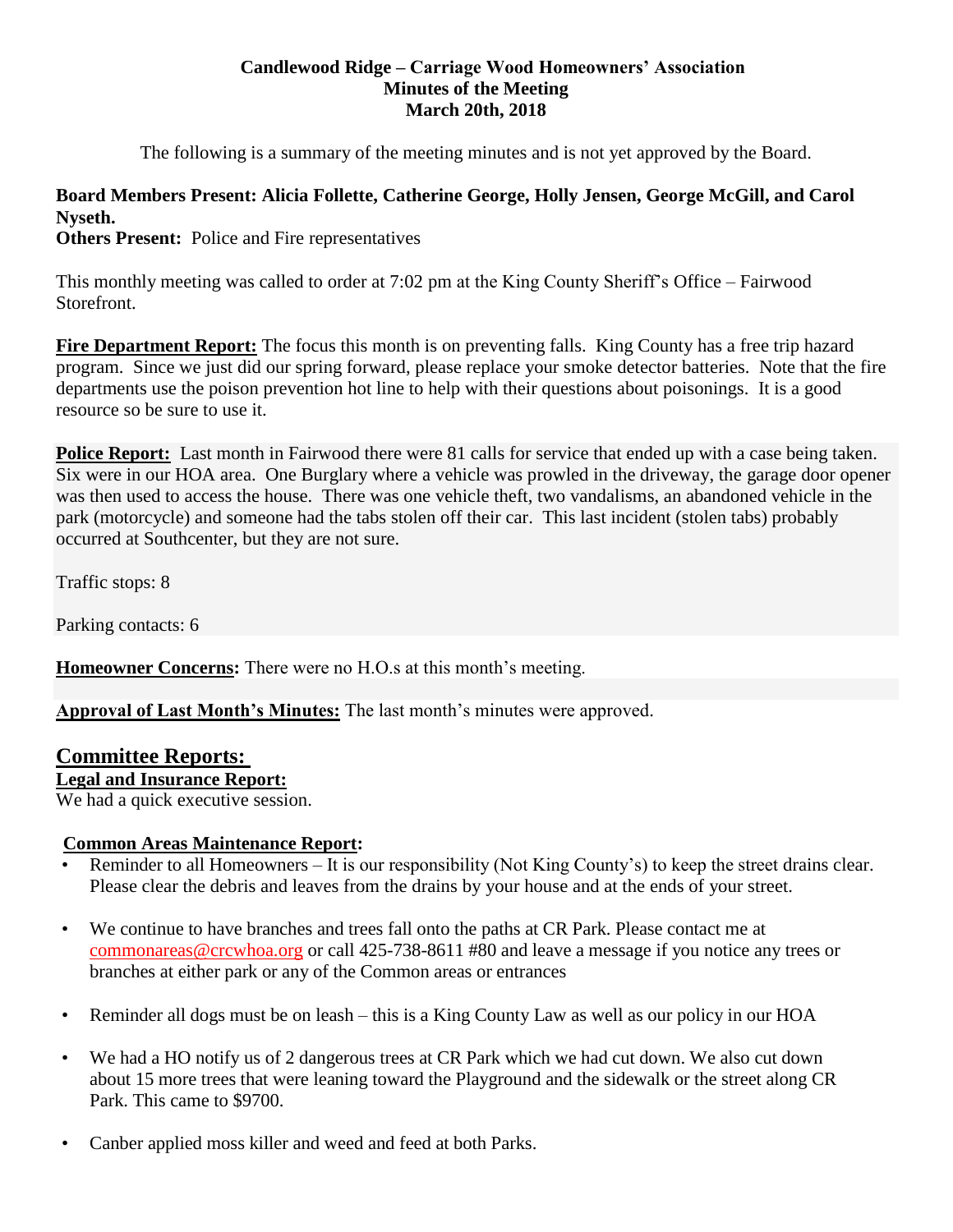- PLEASE keep your street drains clear. The County does not do this it is up to each Homeowner to keep the street drains by their house clear. This means any street drain in front or on the side of your lot.
- King County Sheriff Patrols and requests will now be coordinated by the CAM Chair and monthly reports will be submitted before each monthly meeting. Please contact the Board with any areas of concern and we will do our best to accommodate.
- Please keep a watch for suspicious Activity and call 911
- **Reminder:** Our parks are private parks which exist for the use and enjoyment of HOA residents, their families and guests. They are not public parks. Our park usage rules apply to everyone. Following are some of the rules that have been established to maximize safety, and minimize liability and maintenance cost:
- A. Park Hours: 9:00 am to dusk.
- B. No Smoking, alcohol, drugs, loud music, golfing, motorized vehicles or **Fireworks** are allowed.
- C. Animals must be leashed and owners are responsible for cleaning up after their animals.

## **ACC Report:**

We accept ACR requests via e-mail when the form does not need paint chips. (All paint chips must be mailed or hand delivered.) It has been noted that paint requests have been received lately without paint chips as well as requests without ACR forms. All requests must be accompanied by ACR forms which must be signed, include a valid address and phone number and, if for paint or stain, must include paint chips and note which paint is for what part of the house (body, trim, deck, gutters, door, ...).

ACC requests for this month were: 1 tree removals 3 sheds

1 mail box replacement

## **Complaints Negotiations Report:**

No new complaints.

## **Treasurer's Report:**

All is going well.

## **Community Events Committee**

The Easter Eggstravaganza is scheduled for March 31<sup>st</sup> (the day before Easter Sunday). We need volunteers to help with preparations, setup, running the event and break down afterwards.

Please note that, if a home owner wants to reserve a park, he or she should contact the CAM chair at [commonareas@crcwhoa.org](mailto:commonareas@crcwhoa.org) or call 425-738-8611 #80 and leave a message.

## **Cul-de-Sac Committee**

George is still planning on reviewing the cul-de-sacs when time and weather permits.

**Web Site:**

No report this month.

## **Capital Improvement Committee:**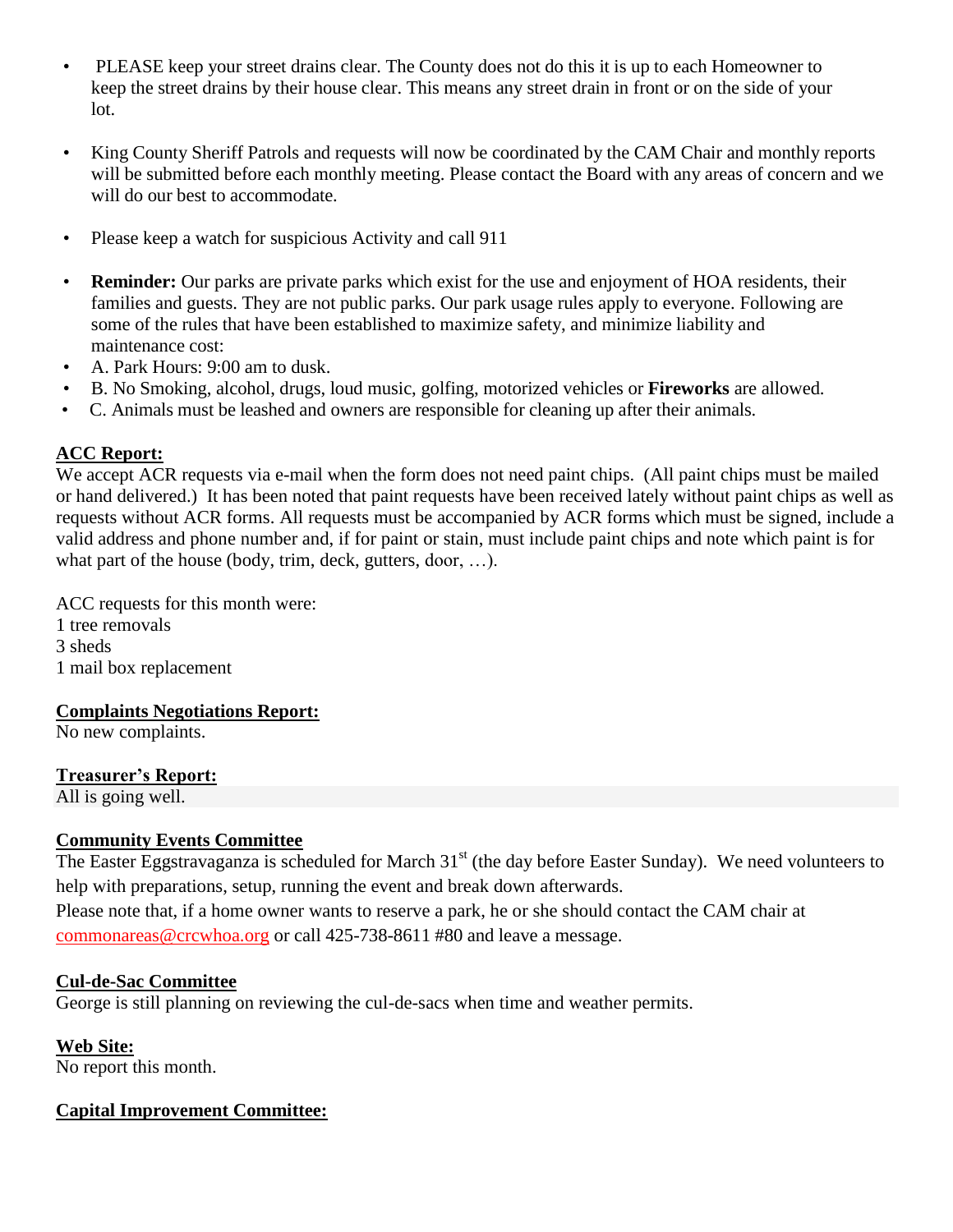We decided that the new CW basketball court will be  $44'x60'$  to allow for a 3 point line. (It will just be a half court.) It will be coated to help prevent wear and tear. The H.O.s will be asked if they want a removable net for pickle ball.

#### **Nominating Committee**

No report this month but need two new members.

#### **Old Business:**

None.

#### **New Business:**

We discussed the Spring walk about. It is planned to take place the last week of April and/or the first week of May.

**We need two volunteers to join the Board as one of our 2017 members was not able to continue and we were down by one already.**

If you would like to give us your email address in order to be added to our email announcements please send your info to [bookkeeper@crcwhoa.org.](mailto:bookkeeper@crcwhoa.org) No one will see your email and we will not give it to anyone.

Roles for the 2018 HOA Board Members

| George McGill    | President / Common Areas Chair / Cul-de-sac Chair |
|------------------|---------------------------------------------------|
| Catherine George | Reporting Secretary / ACC Chair / Web Master      |
| Alicia Follette  | Complaints / Treasurer                            |
| Carol Nyseth     | Vice President                                    |
| Holly Jensen     | <b>Community Events Committee Chair</b>           |
| *Don Nelson      | Legal and Insurance                               |
|                  | * Volunteer, not a Board Member                   |

**Special Topics:** Visit our Website and contact the HOA via Email at:

Web – [www.crcwhoa.org](http://www.crcwhoa.org/)

Facebook - Candlewood Ridge/Carriagewood HOA

Email – [president@crcwhoa.org](mailto:president@crcwhoa.org) [info@crcwhoa.org](mailto:info@crcwhoa.org) [architecture@crcwhoa.org](mailto:architecture@crcwhoa.org)

If you would like to give us your email address in order to be added to our email announcements please send your info to [bookkeeper@crcwhoa.org.](mailto:bookkeeper@crcwhoa.org)

Please visit us on Facebook also.

#### **Executive session:**

See earlier in the meeting.

A motion was made to adjourn the main meeting at 8:35pm.

#### **Next Board Meetings:**

- April  $17<sup>th</sup>$ , 2018
- May  $15^{th}$ , 2018
- June  $19^{th}$ , 2018
- July  $17^{th}$ , 2018
- August  $21<sup>st</sup>$ , 2018
- September  $18<sup>th</sup>$ , 2018
- October  $16^{th}$ , 2018
- November  $20<sup>th</sup>$ , 2018